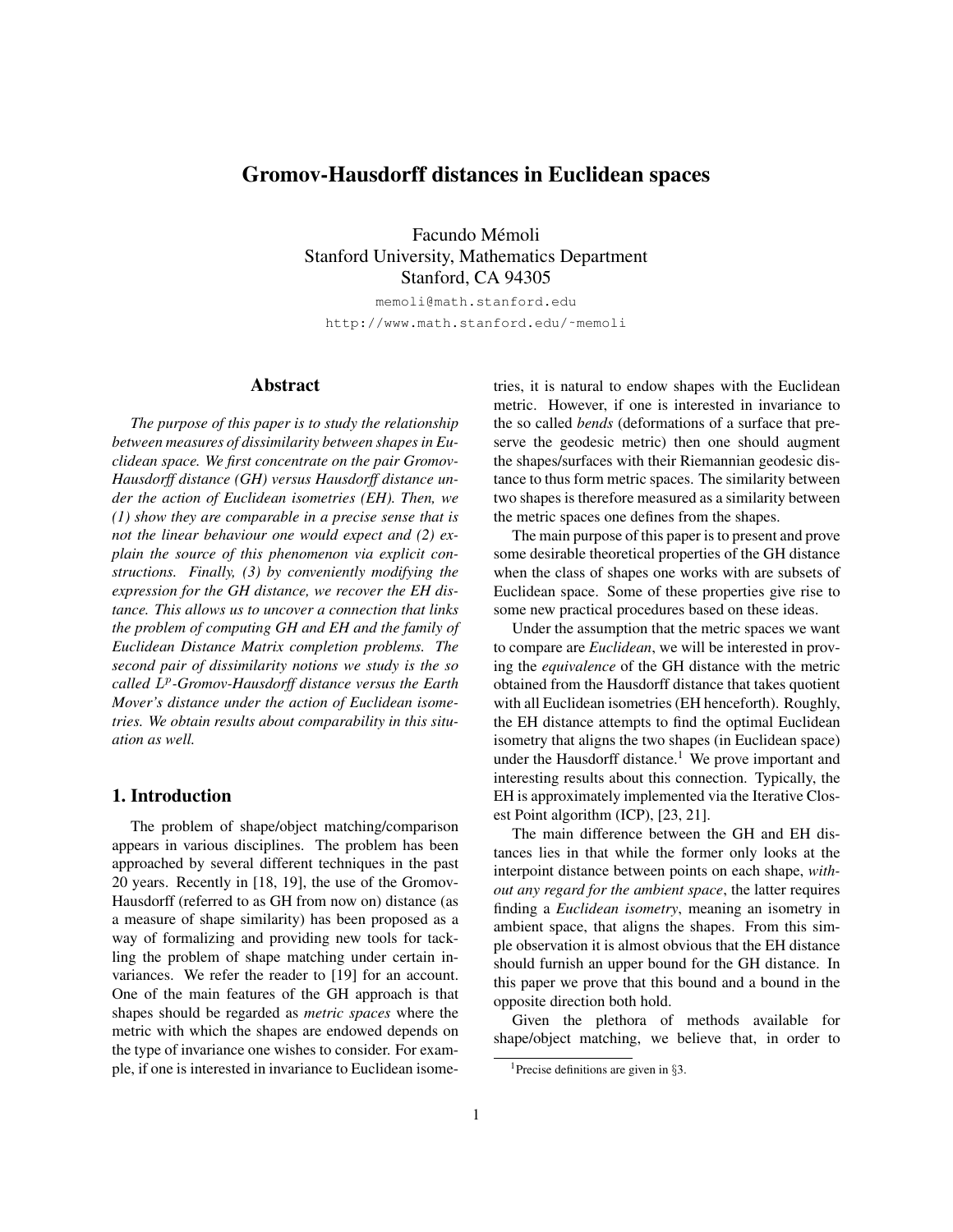obtain a deep understanding of the problem of shape matching and find possible avenues of improvement, it is of extreme importance to discover and establish relations between these methods. Theoretical understanding of these methods will lead to expressing conditions of validity of each approach or family of approaches. This can no doubt help in (a) guiding the choice of which method to use in a given practical application, (b) telling what parameters (if any) should be used for the particular chosen method, and (c) clearly determining what are the *guarantees* of this particular method for the task at hand. This paper is in the same vein as [17] and tries to establish more connections between different approaches. This is an overview of our main results:

(A) We observe (this is well known in the metric geometry community) that, in general, the GH distance between two Euclidean metric spaces does not agree with the EH distance. It is true, however, that for any pair of Euclidean shapes,<sup>2</sup> the GH distance is bounded above by the EH distance:

#### $GH \leq EH$ .

(B) We prove that the EH distance admits (an increasing function of) the GH distance as an upper bound, more precisely that, for some constants  $c > 0$ ,

# $EH \leqslant c$   $GH^{\frac{1}{2}}$ .

This result is based on a Theorem by Alestalo et al., [2]. This, taken together with the previous item, proves that the GH and EH distances are *equivalent* (or comparable). We discuss how the exponent can be upgraded to 1 by restricting us to a certain class of shapes. One consequence of these bounds is that the numerical techniques of [19, 7], which compute approximations to the GH distance, could, in principle, also be used for tackling the problem of matching shapes under invariance to Euclidean isometries.

(C) We show how to obtain similar bounds for the  $L^p$ -Gromov-Hausdorff (GHp) ([17]) and Euclidean isometries invariant Wasserstein (or Earth Mover's) distances (EWp), [9]. This type of bounds are sometimes implicitely used in the proofs of correcteness of registration algorithms ([12] §4). We prove in this case that

$$
GHp \leq EWp \leq c \cdot GHp^{\frac{1}{4}}.
$$

As a byproduct, we obtain a quantitative statement (Lemma 2) that supports the idea that the  $L^p$ -GH distances of [17] are well adapted for tackling the problem of *partial shape matching*.

(D) By using one of the many equivalent expressions for the GH distance, we identify a modification of this expression that transforms the GH distance into the EH distance, thus "closing the gap" between the two. This formula we identify is therefore an equivalent expression for the EH distance. By doing this we uncover a relationship between the EH distance and the so called Euclidean Distance matrix completion problem (EDMCP), [1, 3]. We also close the gap in the case of the Wasserstein type of distances. This allows us to propose a new algorithmic idea based on a certain  $L^2$ -GH distance introduced in [17] that could potentially be useful for solving some Euclidean isometry problems.

We believe that the material in this paper will further the understanding of the shape matching problem, by exposing more links between the different approaches that have been proposed in the community and by providing new tools for analyzing these approaches.

Due to space constraints we do not present the proofs of some of our results. These will be provided elsewhere. The proof of Theorem 4 is, however, presented. It contains some of the elements used for proving the results whose proofs we omit.

#### 2. The Gromov-Hausdorff distance

The features and advantages of using the GH distance for shape matching have been discussed by [19], we refer the reader to that publication for further details.

The main point the reader should keep in mind is that shapes are regarded as *metric spaces*. We concentrate on the main definitions needed for our exposition. A good general reference for metric spaces, basic point set topology and the GH distance is [8].

Now, we will introduce the Hausdorff distance, followed by the original definition of the GH distance. Other equivalent definitions of the GH distance that are necessary for our argument will also be presented.

**Definition 1** (Hausdorff distance). Let  $(Z, d)$  be a com*pact metric space and* A, B *two closed subsets of* Z*. One defines the Hausdorff distance between* A *and* B *to be*

$$
d_{\mathcal{H}}^{Z}(A,B) := \max\left(\sup_{a \in A} \inf_{b \in B} d(a,b), \sup_{b \in B} \inf_{a \in A} d(a,b)\right). (1)
$$

Following [14], we introduce the Gromov-Hausdorff distance between (compact) metric spaces  $X$  and  $Y$ :

$$
d_{\mathcal{GH}}(X,Y) := \inf_{Z,f,g} d_{\mathcal{H}}^Z(f(X),g(Y)) \tag{2}
$$

where  $f: X \to Z$  and  $g: Y \to Z$  are *isometric embeddings* (distance preserving) into the metric space  $(Z, d)$ .

<sup>2</sup>By this we mean that the shapes are subsets of Euclidean space, and are made into metric spaces by endowing them with the Eulidean metric.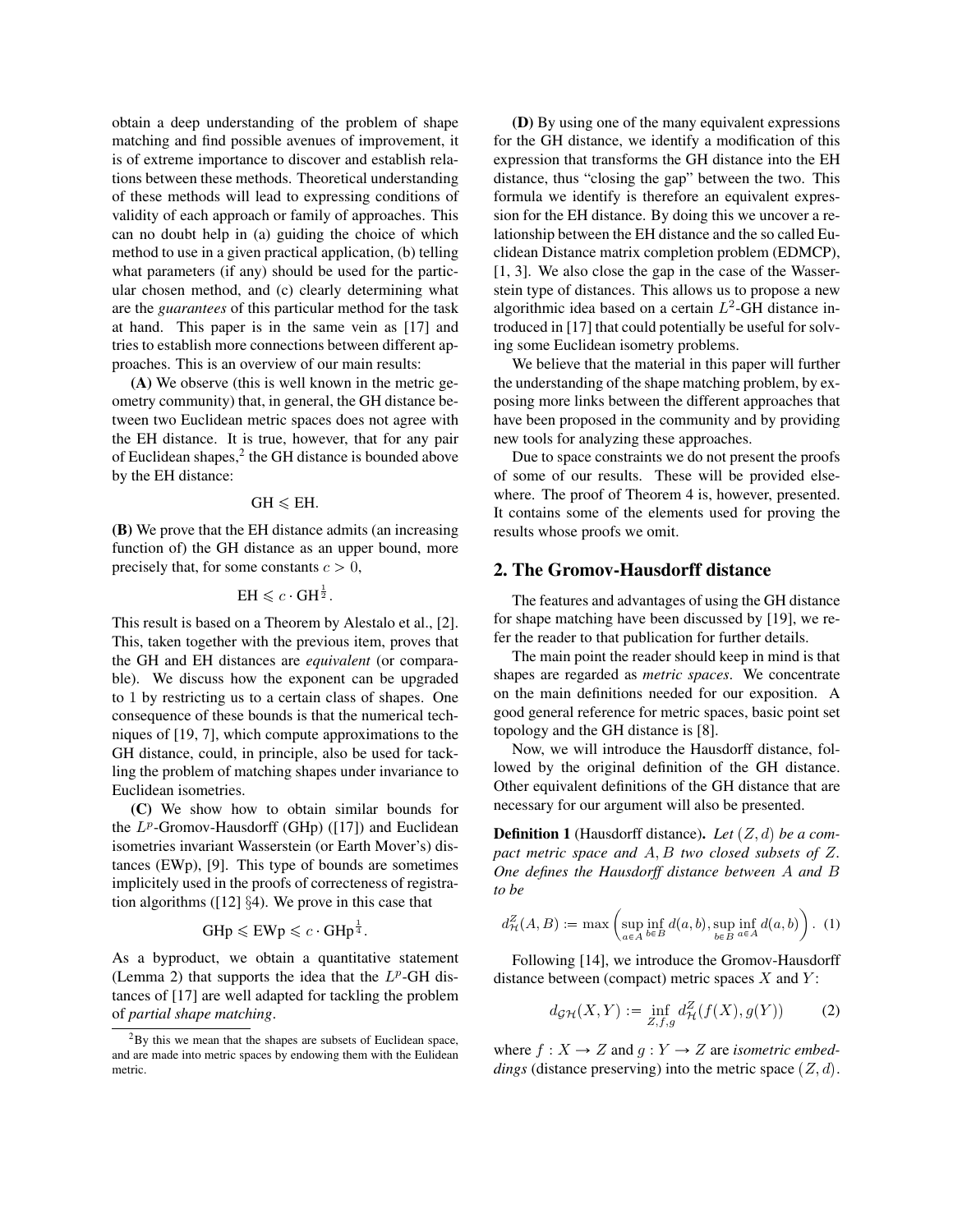This expression seems daunting from the computational point of view. We will recall equivalent, tamer, expressions below. The following diagram depicts the general construction:

$$
(X, d_X) \xleftarrow{d_{\mathcal{GH}}} (Y, d_Y) \tag{3}
$$
\n
$$
f \downarrow g
$$
\n
$$
(f(X), d) \xleftarrow{d_Z^Z} (g(Y), d)
$$

Despite its apparent complexity, as was already pointed out in [19], expression (2) helps to cast the procedure of [10] inside the Gromov-Hausdorff realm.

Definition 2 (Correspondence). *For sets* A *and* B*, a subset*  $R \subset A \times B$  *is a* correspondence *(between* A *and* B*) if and and only if*

 $(1)$   $\forall$   $a \in A$ *, there exists*  $b \in B$  *s.t.*  $(a, b) \in R$ 

 $(2)$   $\forall$   $b \in B$ *, there exists*  $a \in X$  *s.t.*  $(a, b) \in R$ .

Let  $\mathcal{R}(A, B)$  denote the set of all possible correspon*dences between sets* A *and* B*.*

Consider metric spaces  $(X, d_X)$  and  $(Y, d_Y)$ . Let  $\Gamma$  :  $X \times Y \times X \times Y \to \mathbb{R}^+$  be given by  $(x, y, x', y') \mapsto$  $|d_X(x, x') - d_Y(y, y')|$ . Then, the Gromov-Hausdorff distance between  $X$  and  $Y$  can be rewritten as

$$
d_{\mathcal{GH}}(X,Y) := \frac{1}{2} \inf_{R \in \mathcal{R}(X,Y)} \max_{\substack{(x,y) \in R \\ (x',y') \in R}} \Gamma(x,y,x',y'). \quad (4)
$$

Definition 3 (Metric Coupling). *From now on let*  $\mathcal{D}(d_X, d_Y)$  denote the set of all possible metrics on the *disjoint union of* X *and* Y,  $X \sqcup Y$ *. Let*  $d \in \mathcal{D}(d_X, d_Y)$ *. This means that* d*, besides satisfying all triangle inequalities, it also satisfies that*  $d(x, x') = d_X(x, x')$  *and*  $d(y, y') = d_Y(y, y')$  for all  $x, x' \in X$  and  $y, y' \in Y$ *.* 

Remark 1. *One can equivalently (in the sense of equality) define the Gromov-Hausdorff distance between metric spaces*  $(X, d_X)$  *and*  $(Y, d_Y)$  *as ([8] pp. 255)* 

$$
d_{\mathcal{GH}}(X,Y) = \inf_{d} d_{\mathcal{H}}^{(X \sqcup Y,d)}(X,Y) \tag{5}
$$

*where the infimum is taken over*  $d \in \mathcal{D}(d_X, d_Y)$ *. This expression is central to our presentation.*

Remark 2. *It was pointed out in [16] that (4) can be recast in a somewhat clearer form: For functions*  $\phi: X \to Y$  *and*  $\psi: Y \to X$  *consider the numbers*  $A(\phi) := \sup_{x_1, x_2 \in X} |d_X(x_1, x_2) - d_Y(\phi(x_1), \phi(x_2))|,$  $B(\psi) := \sup_{y_1, y_2 \in Y} |d_X(\psi(y_1), \psi(y_2)) - d_Y(y_1, y_2)|$ *and*  $C(\phi, \psi)$  :=  $\sup_{x \in X, y \in Y} |d_X(x, \psi(y))|$   $d_Y(\phi(x), y)$ , then

$$
d_{\mathcal{GH}}(X,Y) = \inf_{\substack{\phi \ : \ X \to Y \\ \psi \ : \ Y \to X}} \frac{1}{2} \max\left(A(\phi), B(\psi), C(\phi, \psi)\right). \tag{6}
$$

*This expression is the central idea behind the computational approaches of [19] and [7].*

Below we state many well known properties of the GH distance:

Proposition 1 ([8] Ch. 7 and [16]). *Let* X *and* Y *be two compact metric spaces. Then the following assertions are true:*

- *1. The following equalities hold:*  $(2)=(4)=(5)=(6)$ *.*
- *2. The GH distance is a* true metric *on the set of classes of isometric metric spaces.*
- *3.* If  $d_{\mathcal{GH}}(X, Y) < \delta$  then there exist  $f : X \to Y$ *such that*  $A(f) < 2\delta$  *and*  $f(X)$  *is a* 2 $\delta$ *-net of* Y.
- 4. The GH distance is bounded:  $d_{\mathcal{GH}}(X, Y) \leq$  $\frac{1}{2}$  max (**diam**  $(X)$ , **diam**  $(Y)$ ).

Remark 3. *Note that via (4) it is easy to see that*  $d_{\mathcal{GH}}(X, \{p\}) = \text{diam}(X)/2$ . In fact, if  $Y = \{p\},\$ *then*  $d_Y(y, y') = 0$  *for all choices of* y, y' *and hence*  $\Gamma(x, y, x', y') = d_X(x, x')$  for all  $x, x' \in X$  and  $y, y' \in Y$ *. Note that*  $\mathcal{R}(X, Y)$  *consists of a unique correspondence*  $R = \{(x, p)|x \in X\}$ *. Then*  $d_{\mathcal{GH}}(X, Y) =$  $\frac{1}{2} \max_{x,x'} d_X(x,x').$ 

#### 3. The case of Isometries in Euclidean Space

Let  $E(n)$  denote the Euclidean group of ndimensional Euclidean space.<sup>3</sup> Consider the distance between compact subsets  $X, Y$  of  $\mathbb{R}^n$  given by:

$$
d_{\mathcal{H},iso}^{\mathbb{R}^n}(X,Y) := \inf_{T \in E(n)} d_{\mathcal{H}}^{\mathbb{R}^n}(X,T(Y)). \tag{7}
$$

It is easy to check that:

**Proposition 2.**  $d_{\mathcal{H},iso}^{\mathbb{R}^n}(\rho)$  is a metric on the set of isometry classes of compact subsets of Euclidean space  $\mathbb{R}^n$ .

This notion of distance has received a lot of attention by researchers. It is frequently approximated by using the Iterative Closest Point technique (ICP).<sup>4</sup> See for example [13, 15, 23, 20] and references therein.

Assume for simplicity that  $X$  and  $Y$  are finite:  $X = \{x_1, \ldots, x_\ell\}$  and  $Y = \{y_1, \ldots, y_m\}$ . It follows from the fact that GH is a *metric* on (the isometry classes of) metric spaces (Proposition 1) that if  $d_{\mathcal{GH}}((X, \|\cdot\|), (Y, \|\cdot\|) = 0$  then there exists an *isometric transformation* that maps  $X$  into  $Y$ . This simply

 $3$ Recall that its elements are all Euclidean isometries: translations, rotations and reflections and linear combinations of these.

<sup>&</sup>lt;sup>4</sup>ICP techniques actually deal with a certain  $L^2$  version of (7).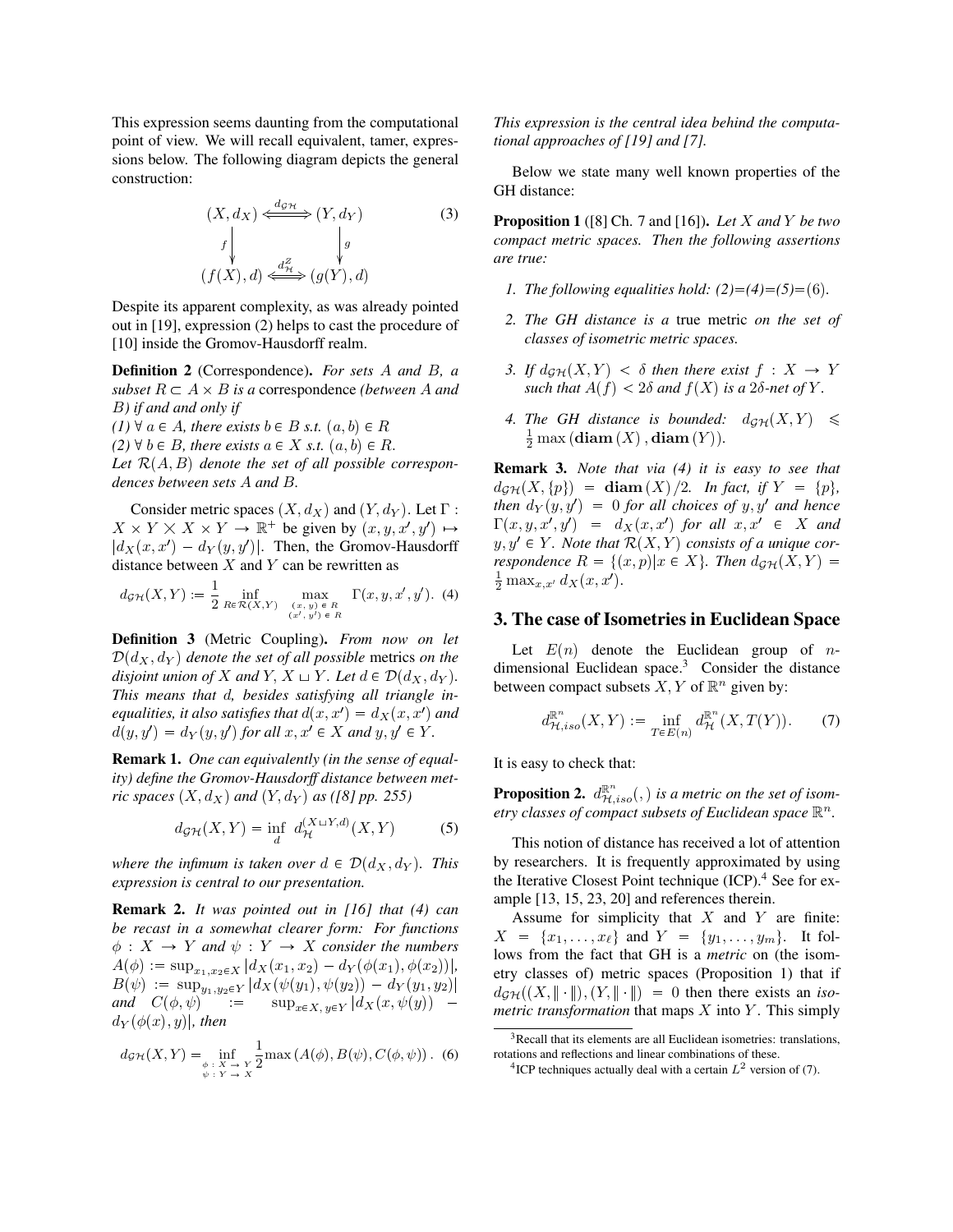and merely means that (a)  $\ell = m$  and (b) that there exist a permutation  $\pi$  of  $\{1, \ldots, m\}$  s.t.

$$
\|x_i - x_j\| = \|y_{\pi_i} - y_{\pi_j}\| \tag{8}
$$

for all  $i, j = 1, \ldots, m$ .

Via Lemma 1 below, this condition allows us to construct an isometry T of the **ambient space**  $\mathbb{R}^n$  such that  $T(x_i) = y_{\pi_i}$  for all  $i = 1, \ldots, m$ .

Notice that (8) gives information only about correspondence between (finitely many) points of  $\mathbb{R}^n$  and yet, we are able to extrapolate the map given by  $\pi$ into a full isometry of  $\mathbb{R}^n$  into itself. The existence of such Euclidean isometry immediately implies that, also,  $d_{\mathcal{H},iso}^{\mathbb{R}^n}(X,Y) = 0.$ 

**Lemma 1** (Folklore Lemma, [5]). Let  $p_1, \ldots, p_m$  and  $q_1, \ldots, q_m$  *be points in*  $\mathbb{R}^n$ . If  $||p_i - p_j|| = ||q_i - q_j||$ for every  $i, j = 1, ..., m$ , then there exists a Eu*clidean isometry*  $T$  *such that*  $T(p_i) = q_i$ *, for every*  $i = 1, \ldots, m$ .

**Corollary 1.** If X and Y are compact subsets of  $\mathbb{R}^n$ *such that when endowed with the Euclidean metric they are isometric, then there exists an Euclidean isometry*  $T: \mathbb{R}^n \to \mathbb{R}^d$  such that  $T(X) = Y$ .

A natural question to ask is whether it is still true that when all we know is that for some  $\varepsilon \geq 0$ ,  $d_{\mathcal{GH}}((X, \|\cdot\|), (Y, \|\cdot\|) \leq \varepsilon$ , then this implies the existence of a Euclidean isometry  $T : \mathbb{R}^n \to \mathbb{R}^n$  such that

$$
d_{\mathcal{H}}^{\mathbb{R}^n}(X, T(Y)) \leqslant C \cdot \varepsilon^t \tag{9}
$$

for some constant C and  $t > 0$ . This leads to searching for an upper bound for  $d_{\mathcal{H},iso}^{\mathbb{R}^n}(\rho, \rho)$  in terms of  $d_{\mathcal{GH}}(\rho, \rho)$ , at least for a certain class of shapes. This is one of the most important points in the paper. The fact that in the case of Euclidean sets, just from the intrinsic similarity information provided by  $d_{\mathcal{GH}}(X, Y)$  (i.e. no reference to an ambient space), we are able to construct an *ambient space isometry* T that renders X close to  $T(Y)$  is nontrivial. We delve into this important question next.

# **3.1. Relating**  $d_{\mathcal{GH}}(,)$  with  $d_{\mathcal{H},iso}^{\mathbb{R}^n}(,)$

We easily have:

**Proposition 3.** For all compact  $X, Y \subset \mathbb{R}^n$  one has

$$
d_{\mathcal{GH}}((X, \|\cdot\|), (Y, \|\cdot\|)) \le d_{\mathcal{H}, iso}^{\mathbb{R}^n}(X, Y).
$$

As before, let  $X$  and  $Y$  denote compact sets of  $\mathbb{R}^d$ . The first question one must answer is whether  $d_{\mathcal{GH}}((X, \|\cdot\|), (\hat{Y}, \|\cdot\|)) = d_{\mathcal{H}, iso}^{\mathbb{R}^n}(X, Y)$  in general.

This cannot be true, in general, as the following simple counterexample shows: Let  $X = \{a, b, c\}$ where  $a, b, c$  are the vertices of an equilateral triangle of side lenght 1. Let  $Y = \{p\}$ . Then, it is clear that  $d_{\mathcal{H},iso}^{\mathbb{R}^n}(X,Y) = \sqrt{3}/3$  whereas, by Remark 3,  $d_{\mathcal{GH}}(X, Y) = 1/2$ . The reason for this is well known, the metric space  $Z$  into which the embedding is optimal for the GH distance (according to expression (2) of GH) can be thought of as a metric space with  $-\infty$  curvature,<sup>5</sup> see Figure 2. This can also be interpreted via expression (5) of the GH distance by saying that the optimal metric is *not Euclidean*. We see this in detail in §3.2.

This can be extended in the following way: For a natural number  $k < n$  consider X to be the  $(k-1)$ -simplex  $\Delta_k$  consisting of k points all at unit distance from eachother, and  $Y = \{p\}$ . In this case,  $d_{\mathcal{H},iso}^{\mathbb{R}^n}(X, Y)$  equals the *circumradius* of the simplex, which is known to be  $d^{\mathbb{R}^n}_{\mathcal{H},iso}(X,Y) = \sqrt{\frac{k}{2(k+1)}}.$  But, still,  $d_{\mathcal{GH}}(X,Y) =$  $1/2$ . Thus, there can exist no constant C independent of dimension s.t.  $d^{\mathbb{R}^n}_{\mathcal{H},iso}(X,Y) = C \cdot d_{\mathcal{GH}}(X,Y)$  for all  $n \in \mathbb{N}$  and Euclidean metric spaces X and Y in  $\mathbb{R}^n$ .



Figure 1. *Simplices*  $\Delta_1$ ,  $\Delta_2$  *and*  $\Delta_3$ *. Each of these have GH distance*  $1/2$  *to the metric space composed of a single point. In green, we show the location of the circumcenter. The EH distances between each of the simplices to a single point are*  $1/2, \sqrt{3}/3$  and  $\sqrt{3/8}$ , respectively.

Now we try to figure out what would be the maximal



Figure 2. *Embeddings of the simplex*  $\Delta_2$  *into spaces of decreasing curvature. Left to right, curvatures are* 0*,* 0 *and*  $-\infty$ . The latter picture corresponds to a tree-like metric space. *In this case, the sides of the triangle branch off a central point and the distance of each vertex to this point is*  $\frac{1}{2}$ *. Thus, the optimal location of the embedding of*  $\{p\}$  *corresponds to this branching point and hence the result*  $d_{\mathcal{GH}}(\Delta_2, \{p\}) = 1/2$ *.* 

value that the exponent  $t$  in  $(9)$  can take. We adapt a construction from [2]. We claim that for all  $\varepsilon \in (0, \frac{1}{4})$ 

<sup>5</sup>The precise terminology for this is that this optimal embedding space is 0-*hyperbolic* in the sense of Gromov, see [8].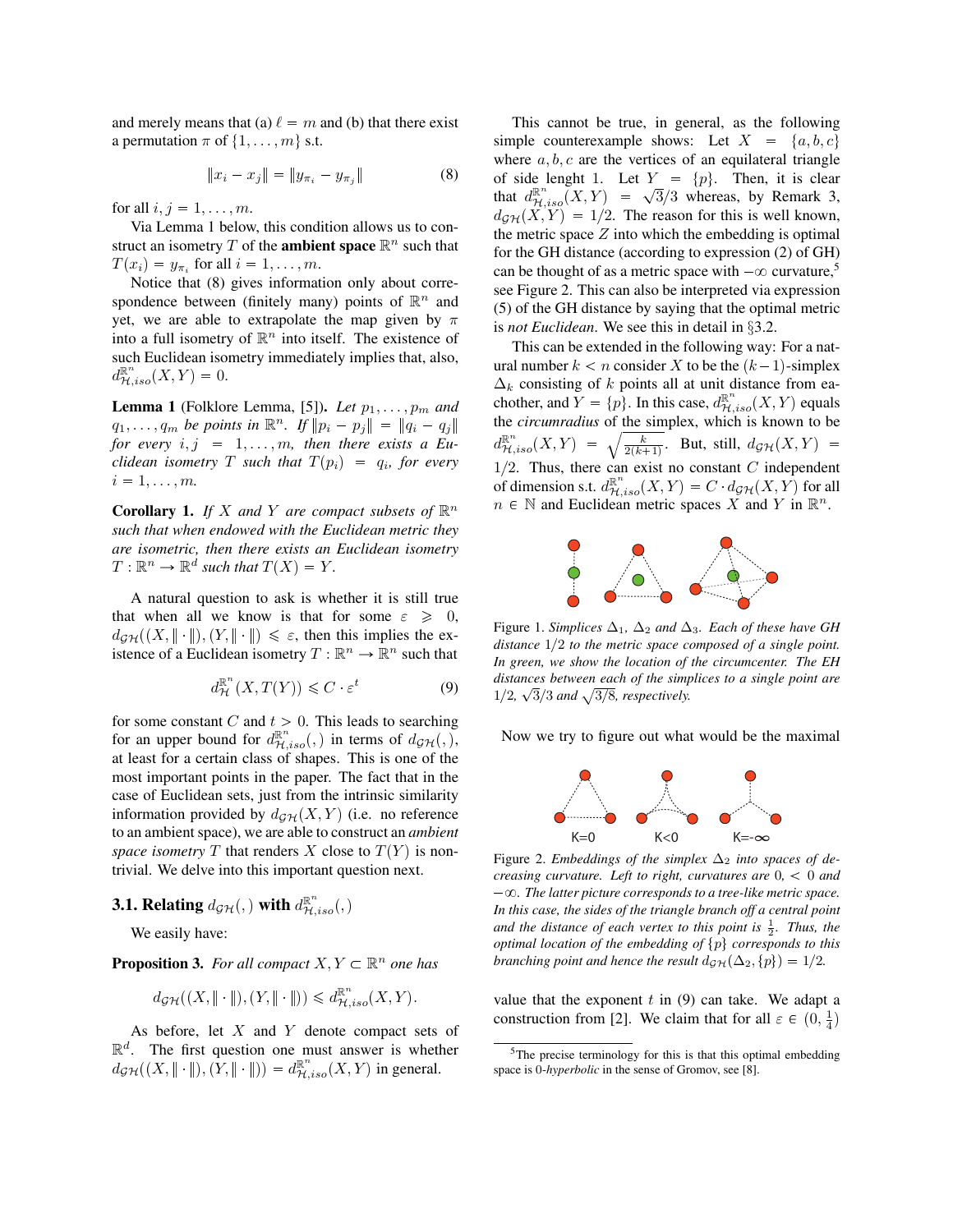there exists finite sets  $X, Y \in \mathbb{R}^2$  with

$$
d_{\mathcal{GH}}(X,Y) \leq \varepsilon
$$
 and  $d_{\mathcal{H}}(X,S(Y)) \geq \sqrt{\varepsilon/2}$ 

for all Euclidean isometries  $S : \mathbb{R}^2 \to \mathbb{R}^2$ . Indeed, let  $\{e_1, e_2\}$  denote the canonical basis of  $\mathbb{R}^2$ . Let  $X =$  $\{(0,0),\frac{e_1}{2},e_1\}$  and  $\underline{Y}=\{(0,0),\frac{e_1}{2}+$  $\sqrt{2\varepsilon}$  e<sub>2</sub>. Clearly,  $2d_{\mathcal{GH}}(X,Y)\leqslant \sqrt{\frac14+2\varepsilon}-\frac12\leqslant 2\varepsilon.$  See Figure 3 for the construction. Let S be s.t.  $d_{\mathcal{H}}^{\mathbb{R}^2}(Y, S(X)) = \alpha$ . Note



Figure 3. *Example that shows that*  $t = 1$  *is not achievable in general. The points of* X *are shown in green and the points of* Y *are shown in red. The thick red line corresponds to the image of the x-axis through the Eucliden isometry* S*. See the text for details.*

that the image through S of the x-axis,  $S(\lbrace \lambda e_1 | \lambda \in \mathbb{R} \rbrace)$ , is a line, and that this line must intersect the three balls  $\overline{B}(y,\alpha), y \in Y$ . It follows that  $\alpha \geq \sqrt{\varepsilon/2}$ , whence the claim.

It is then clear from the reasoning above that, in general,  $t = 1$  is not achievable.

We prove in Theorem 1 below that for all compact  $X, Y \subset \mathbb{R}^n$ , and some constant  $c_n$ ,  $d_{\mathcal{H},iso}^{\mathbb{R}^n}(X, Y) \leq$  $c_n (d_{\mathcal{GH}}(X, Y))^{1/2}$ . To prove this, we resort to the following results of Alestalo et al., [2]. See also [11].

**Definition 4.** Let  $(X, d_X)$  and  $(Y, d_Y)$  be metric spaces. *For a map*  $f: X \rightarrow Y$ *, its* distorsion *is the number* 

$$
dist(f) := \sup_{x,x' \in X} |d_X(x,x') - d_Y(f(x),f(x'))|.
$$

*We say that*  $f$  *is an*  $\varepsilon$ -nearisometry *if dist* $(f) \le \varepsilon$ <sup>6</sup>.

**Theorem 1** ([2] Thm. 2.2). Suppose that  $X \subset \mathbb{R}^n$  is *compact and that*  $f: X \to \mathbb{R}^n$  *is an*  $\varepsilon \cdot \textbf{diam}(X)$ *nearisometry with*  $\varepsilon \leq 1$ *. Then there is a Euclidean isometry*  $T$  *s.t.*  $||f - T||_{L^{\infty}(X)} \leqslant c_n \sqrt{\varepsilon}$  **diam**  $(X)$ , *where*  $c_n$  *depends only on n.* 

We then have the main result of this section:

**Theorem 2.** Let  $X, Y \subset \mathbb{R}^n$  be compact. Then  $d_{\mathcal{GH}}(X,Y) \leqslant d_{\mathcal{H},iso}^{\mathbb{R}^n}(X,Y) \leqslant c_n' \cdot M^{\frac{1}{2}} \cdot \left( d_{\mathcal{GH}}(X,Y) \right)^{\frac{1}{2}}$ *where*  $M = \max(\text{diam}(X), \text{diam}(Y))$  and  $c'_n$  is a *constant that depends only on* n*.*

**Remark 4.** We can obtain an exponent  $t = 1$  by re*stricting the analysis to the class of compact subsets of* R <sup>n</sup> *that are suficiently* thick*, in the sense of [2], details will be provided elsewhere.*

We have therefore proved that when we restrict ourselves to subsets of  $\mathbb{R}^n$  endowed with the Euclidean metric, the Gromov-Hausdorff distance and the Euclidean isometries invariant Hausdorff distance are *comparable* or *equivalent*. In the next section we see that the *gap* between these two dissimilarity measures can be closed by modifying expression (5) of the GH distance in a convenient way. This modification will reveal a connection between computing this new GH distance and the EDMCP.

#### 3.2. Closing the gap

We saw in §3.1 that the reason why  $d_{\mathcal{GH}}(\Delta_2, \{p\}) =$  $\frac{1}{2}$  instead of  $\sqrt{3}/3 = d_{\mathcal{H},iso}^{\mathbb{R}^n}(\Delta_2, \{p\})$  is that the metric  $d \in \mathcal{D}(d_X, d_Y)$  minimizing (5) is not Euclidean, but corresponds to embedding both  $\Delta_2$  and  $\{p\}$  into a space with constant curvature tending to  $-\infty$ .

In this section we change equation (5) and force the minimization to be performed over "Euclidean" metrics only. We give the precise statements and definitions below.

**Definition 5** (Euclidean metrics, [4] §38). Let  $(Z, d)$  be *a compact metric space. The metric* d *is* Euclidean *if and only if there exists*  $n \in \mathbb{N}$  *s.t.*  $(Z, d)$  *can be isometrically* embedded into  $\mathbb{R}^{n}$ .<sup>7</sup>

We also say that a metric space is Euclidean when its metric is Euclidean.

When  $Z$  is finite, there are simple ways of checking whether a given metric is Euclidean. Below we recall one such characterization that will be useful for our presentation. Let  $Z = \{z_1, \ldots, z_\ell\}$  and  $D^{(2)}$  be the matrix with elements  $d^2(z_i, z_j)$ . Let  $\mathbb{1}_{\ell} = (1, 1, \dots, 1)^T \in \mathbb{R}^{\ell}$ and  $\mathbb{I}_{\ell}$  be the  $\ell \times \ell$  identity matrix. Let  $Q_{\ell} = \mathbb{I}_{\ell} - \frac{1}{\ell} \mathbb{1}_{\ell}$ . Consider the map  $\tau_{\ell}$ :  $\mathbb{R}^{\ell \times \ell} \to \mathbb{R}^{\ell \times \ell}$  given by  $A \mapsto$  $-\frac{1}{2}Q_{\ell}AQ_{\ell}.$ 

Proposition 4 ([4] §43). *A necessary and sufficient condition that a semi-metric space*  $(Z, d)$ ,  $\#Z = \ell$ , *be isometrically embeddable in some*  $\mathbb{R}^r$  ( $r \in \mathbb{N}$ ) *is that the matrix*  $\tau_{\ell}(D^{(2)})$  be positive semidefinite (PSD).

In the case of a finite Euclidean metric space  $(Z, d)$ ,  $Z = \{z_1, \ldots, z_\ell\}$ , one says that the matrix  $(\mathcal{d}(z_i, z_j))$ is a *Euclidean distance matrix* (EDM).

<sup>&</sup>lt;sup>6</sup>Note that we are not requiring that in addition  $f(X)$  be an  $\varepsilon$ -net of  $Y$ .

<sup>&</sup>lt;sup>7</sup>Informally, this means that the metric can be realized by a set of points in some Euclidean space.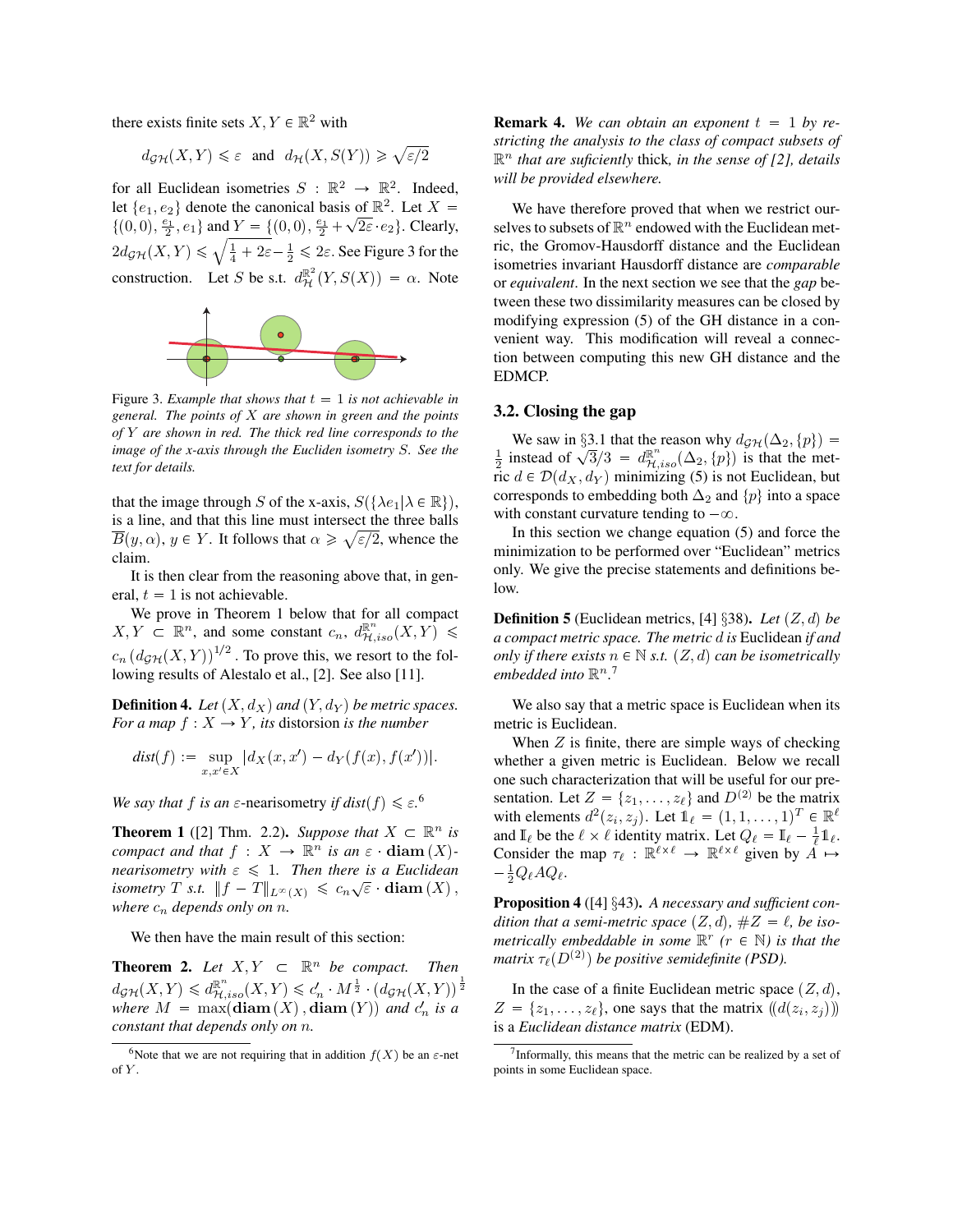Definition 6 (Euclidean Metric Couplings, cf. Definition 3). *For Euclidean*  $X, Y \in \mathbb{R}^n$  *let*  $\mathcal{D}_{\mathcal{E}}(d_X, d_Y)$  *denote the set of metrics*  $d$  *on*  $X \sqcup Y$  *such that*  $d(x, x') =$  $||x-x'||$ ,  $d(y, y') = ||y-y'||$  for  $x, x' \in X$  and  $y, y' \in Y$ , *and* d *is* Euclidean*.*

**Remark 5.** *Clearly, for Euclidean X,Y,*  $\mathcal{D}_{\mathcal{E}}(d_X, d_Y) \neq \emptyset$ . Also, notice that if  $(X, d_X)$  and  $(Y, d_Y)$  are Euclidean, then  $\mathcal{D}_{\mathcal{E}}(d_X, d_Y) \subset \mathcal{D}(d_X, d_Y)$ .

We now proceed to modify the GH distance in order to obtain a related notion of dissimilarity better adapted to Euclidean metric spaces. We propose a modification of (5): Let X and Y be *compact* subsets of  $\mathbb{R}^n$  endowed with the Euclidean metric. Consider the following *tentative* distance (cf. (5)):

$$
d_{\mathcal{GH}}^{\mathcal{E}}(X,Y) := \inf_{d \in \mathcal{D}_{\mathcal{E}}(X,Y)} d_{\mathcal{H}}^{(X \sqcup Y,d)}(X,Y) \tag{10}
$$

Remark 6. *Notice that solving for the optimal* d *above can be regarded as an EDMCP, [1, 3]. This family of optimization problems seeks to find an EDM which satisfy certain optimality criteria. Typically, the input is a* partial *EDM, i.e., a matrix with some missing entries, and the goal is to find an EDM that preserves the entries that are known and, for example, has minimal Frobenius norm. Solutions to these family problems are usualy found via Semidefinite Programming (SDP), [6]. In the case of (10), if*  $\#X = \ell$  *and*  $\#Y = m$ *, the goal is to* find a matrix  $\mathbf{D} \in \mathbb{R}^{\ell \times m}$  with nonegative elements s.t.

$$
\left(\begin{array}{c} \left(\|x_i - x_j\|\right) & \mathbf{D} \\ \mathbf{D}^T & \left(\|y_i - y_j\|\right) \end{array}\right)
$$

*is an EDM and*  $J(\mathbf{D}) := \max(\max_i \min_j D_{ij}, \max_j \min_i D_{ij})$ *is* minimized*. In practice, that* D *be an EDM is enforced via the condition given by Proposition 4.*

*Note that the map*  $\mathbf{D} \mapsto J(\mathbf{D})$  *is non-convex and non-smooth what makes, solving this particular problem, even approximately, very difficult. In contrast, by invoking the* L <sup>p</sup> *Gromov-Hausdorff distances of [17] one can provide more tractable alternatives, see* §*3.3 below.*

**Remark 7.** We haven't yet proved that  $d_{\mathcal{GH}}^{\mathcal{E}}(x)$  is a dis*tance, but this will follow from the Theorem below. Also, notice that if*  $(X, d_X)$  *and*  $(Y, d_Y)$  *are Euclidean, by Remark 5 and invoking expression (5), one sees that*  $d_{\mathcal{GH}}(X,Y) \leq d_{\mathcal{GH}}^{\mathcal{E}}(X,Y).$ 

This is the core result of this section.

**Theorem 3.** For  $X, Y \subset \mathbb{R}^n$  compact,  $d_{\mathcal{H},iso}^{\mathbb{R}^n}(X, Y) =$  $d_{\mathcal{GH}}^{\mathcal{E}}(X,Y).$ 

**Corollary 2.**  $d_{\mathcal{GH}}^{\mathcal{E}}(x)$  is a metric on the set of all isome*try classes of compact subsets of*  $\mathbb{R}^n$ .

### 3.3. The case of  $L^p$  Gromov-Hausdorff distances

The same duality between  $d_{\mathcal{GH}}(p)$  and  $d_{\mathcal{H},iso}^{\mathbb{R}^n}(q)$  for Euclidean metric spaces is also enjoyed by other notions of distance between shapes (metric spaces) which exhibit a less combinatorial nature. The *counterpart* of  $d_{\mathcal{H}}(x)$ , we are alluding to (which we referred to as EWp before) is based on what is known in the Shape/Image Comparison community as Earth Mover's distance (EMD), [22]. This distance is also known as the Wasserstein-Kantorovich-Rubinstein distance and we will denote it by  $d_{\mathcal{W}_p}$ , where  $p \ge 1$ . We refer the reader to [17] for a discussion of this connection. We give a short account below. To simplify the presentation, we assume that all metric spaces are finite. One assumes that the sets to be compared are specified by *probability measures*, that is, we are given both a subset of  $\mathbb{R}^n$  (the *support* of the measure) and a distribution of importance or weights over this subset. This distance takes the following form in the case of *weighted* finite sets  $(X, \mu^X)$ ,  $(Y, \mu^Y)$ :<sup>8</sup>

$$
d_{\mathcal{W}_p}^{\mathbb{R}^n}(X, Y) := \left(\inf_{\mu} \sum_{ij} \mu_{ij} \|x_i - y_j\|^p\right)^{1/p} \tag{11}
$$

where  $\mu$  ranges over the set of *coupling measures*  $\mathcal{M}(\mu^{X}, \mu^{Y}) := \{ \mu \in \mathbb{R}^{\#X \times \#Y} | \mu_{ij} \geqslant 0, \sum_{j} \mu_{ij} =$  $\mu_i^X$ ,  $\sum_i \mu_{ij} = \mu_j^Y$ . These objects can be regarded, as a first approximation, as *fuzzy* correspondences, cf. Definition 2. One can then define  $d_{W_p,iso}^{\mathbb{R}^n}(X, Y)$  in the expected way as:

$$
d_{\mathcal{W}_p,iso}^{\mathbb{R}^n}(X,Y) := \inf_{T \in E(n)} d_{\mathcal{W}_p}^{\mathbb{R}^n}(X,T(Y)).
$$

Note the similarity of this expression with the ICP objective function, [23].

Now, in this new framework, one must identify the counterpart for  $d_{\mathcal{GH}}(n)$ , which we referred to as GHp before. The new objects we are dealing with are metric spaces that are also endowed with a weight (probability measure), that is, triples  $(X, d_X, \mu^X)$ . The correct answer is the distance introduced by K.L. Sturm [24, 17] (cf. Definition 5):

$$
\mathbf{S}_{p}((X,d_{X},\mu^{X}),(Y,d_{Y},\mu^{Y})) := \left(\min_{d,\mu} \sum_{ij} \mu_{ij} d_{ij}^{p}\right)^{1/p}
$$
\n(12)

where  $\mu \in \mathcal{M}(\mu^X, \mu^Y)$  and  $d \in \mathcal{D}(d_X, d_Y)$ . When X and Y are Euclidean, one can now define  $S_p^{\mathcal{E}}(X, Y)$  by minimizing over  $d \in \mathcal{D}_{\mathcal{E}}$  in (12). The main two results

<sup>&</sup>lt;sup>8</sup>This means that  $\mu^X$  is a collection of  $\#X$  non-negative real numbers whose sum is 1.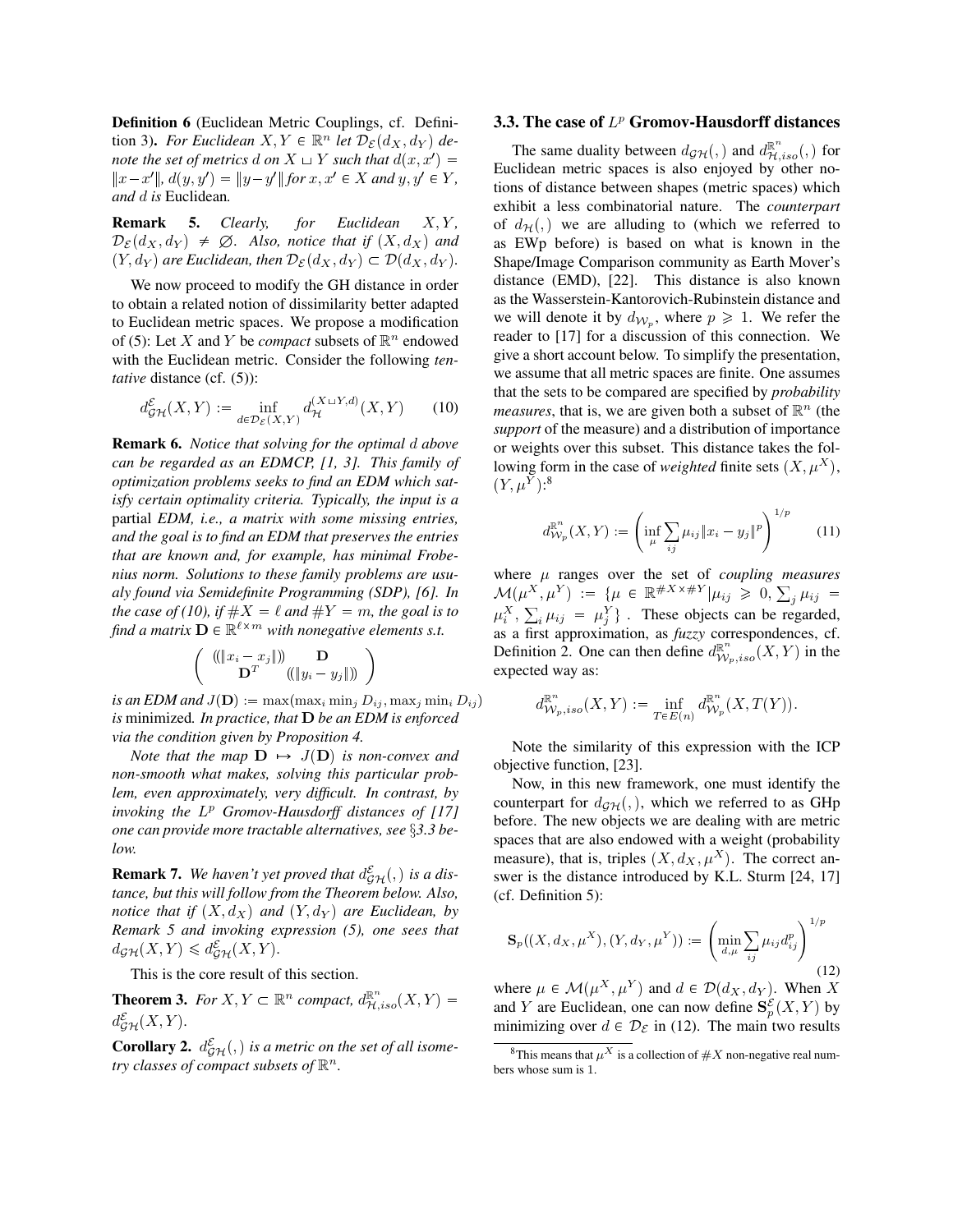we want to report are, basically, the respective versions of Theorems 2 and 3.

Let  $M := \max(\text{diam}(X), \text{diam}(Y))$ . It is easy to check that  $\mathbf{S}_p(X, Y) \leq M$  for all  $p \geq 1$ , [17].

The proof of Theorem 4 below relies on the following *key* Lemma, of independent interest:<sup>9</sup>

Lemma 2. *Assume* X *and* Y *are finite weighted metric spaces with*  $\mathbf{S}_p((X, d_X, \mu^X), (Y, d_Y, \mu^Y)) \leq \varepsilon \cdot M$ *, and*  $\varepsilon \leq 1$ *. Then for all*  $\gamma > 0$  *and*  $\alpha, \beta \geq 0$  *s.t.*  $\alpha + \beta = 1$ *, there exist*  $X_{\varepsilon} \subset X$ ,  $Y_{\varepsilon} \subset Y$ ,  $R \in \mathcal{R}(X_{\varepsilon}, Y_{\varepsilon})$  and  $\mu \in \mathcal{M}(\mu^X, \mu^Y) \text{ s.t. } \min(\mu^X(X_\varepsilon), \mu^Y(Y_\varepsilon), \mu(R)) \geqslant$  $1 - \varepsilon^{p\beta}/\gamma^p$  and  $d_{\mathcal{GH}}(X_\varepsilon, Y_\varepsilon) \leq \gamma \varepsilon^\alpha \cdot M$ .

Remark 8. *Note that the preceeding Lemma says that if*  $\mathbf{S}_p(X, Y)$  *is small, then one can find a part of* X *and a part of* Y *which can be put in correspondence, and s.t. their GH distance is also small. Moreover, these parts have large total weight. Also, with small values of*  $p$ , the  $S_p$  distance tolerates large distorsions in areas of *small weight, whereas as*  $p \uparrow \infty$ *, the behaviour is similar to that of*  $d_{GH}$ , *c*. This is exactly what is desired from Partial Shape Matching techniques*. A converse of this Lemma also holds. Details will be presented elsewhere.*

**Theorem 4.** Let  $X, Y \subset \mathbb{R}^n$  be compact and  $p \ge 1$ , *then*

 $\mathbf{S}_p(X,Y) \leq d^{\mathbb{R}^n}_{\mathcal{W}_p,iso}(X,Y) \leqslant M^{3/4} \cdot c''_n \cdot (\mathbf{S}_p(X,Y))^{\frac{1}{4}}$ where  $c''_n$  is a constant only dependent on  $n$ .

*Proof.* We only prove the rightmost inequality. Let  $1 \geq \varepsilon$  $\mathbf{S}_p(X, Y)/M$ . Apply the preceding Lemma with  $\alpha = \beta =$ 1/2 and  $\gamma = 1$ . Let  $X_{\varepsilon}, Y_{\varepsilon}, R$  and  $\mu$  be given by that Lemma. Then, one has  $d_{\mathcal{GH}}(X_{\varepsilon}, Y_{\varepsilon}) \leqslant \varepsilon^{1/2} M$ .

By Proposition 1 item 3, this implies that there exist a map  $\phi: X_{\varepsilon} \to Y_{\varepsilon}$  with dist $(\phi) \leq 2\varepsilon^{1/2}M$  and such that  $\phi(X_{\varepsilon})$  is a  $2\varepsilon^{1/2}M$  net for  $Y_{\varepsilon}$ . By invoking Theorem 1 we get  $T \in E(n)$ s.t.  $\max_{x \in X_{\varepsilon}} ||T(x) - \phi(x)|| \leq \varepsilon^{1/2} c_n \sqrt{2}M$ . We will use the inequality  $(a + b)^p \leq 2^{p-1}(a^p + b^p)$  (valid for all  $a, b \geq 0$ ) in the proof without further mention.

Now, consider  $\sum_{x \in X, y \in Y} ||T(x) - y||^p \mu_{xy} =$ 

$$
\underbrace{\sum_{(x,y)\in R} \|T(x)-y\|^p \mu_{xy}}_{\text{(I)}} + \underbrace{\sum_{(x,y)\in R^c} \|T(x)-y\|^p \mu_{xy}}_{\text{(II)}}.
$$

Note that (II) can be bounded easily as follows:  $\text{III}$ )  $\leq$  $\varepsilon^{p/2} 2^p L^p$  where  $L := \max(||x||_{L^\infty(X)}, ||y||_{L^\infty(Y)})$ . Note that w.l.o.g. we can assume that the circumcenters of  $X$  and  $Y$ coincide with the origin of  $\mathbb{R}^n$ , hence we have  $L \le M$ .

It takes a bit more work to bound (I). We have:  $||T(x)$  $y\|^p \leq 2^{p-1} (\|T(x) - \phi(x)\|^p + \|\phi(x) - y\|^p)$  and hence

$$
\frac{(\mathbf{I})}{2^{1-p}} \leqslant \sum_{(x,y)\in R} \|T(x) - \phi(x)\|^p \mu_{xy} + \sum_{(x,y)\in R} \|\phi(x) - y\|^p \mu_{xy}
$$
\n
$$
\mathbf{A}) \qquad (B)
$$

.

We bound  $(\mathbf{A}) \le \max_{x \in X_{\varepsilon}} ||T(x) - \phi(x)||^p \sum_{(x,y) \in R} \mu_{xy} \le$  $\varepsilon^{p/2}$   $c_n^p M^p 2^{p/2}$  since  $\mu(R) \leq 1$ . And also, Similarly, we bound  $(\mathbf{B}) \leq \max_{(x,y)\in R} ||\phi(x) - y||^p \leq \varepsilon^{p/2} \cdot 2^{p/2} M^p$ where the last inequality follows from the fact that  $\phi(X_{\varepsilon})$  is a  $2\varepsilon^{1/2}$ -net for  $Y_{\varepsilon}$ .

Now, after putting it all together and performing algebraic manipulations (using the fact that  $\varepsilon \leq 1$ ) we obtain  $\sum_{x \in X, y \in Y} \|T(x) - y\|^p \mu_{xy} \leqslant \varepsilon^{1/4} \cdot M \cdot 8 \max(1 + c_n/\sqrt{2}).$ This concludes the proof. We also have (cf. Theorem 3):

**Theorem 5.** *For*  $X, Y \subset \mathbb{R}^n$  *compact and*  $p \ge 1$ *,*  $\mathbf{S}_{p}^{\mathcal{E}}(X,Y) = d_{\mathcal{W}_{p},iso}^{\mathbb{R}^{n}}(X,Y).$ 

We will omit the proof of Theorem 5 since it is rather technical. This theorem offers an interesting alternative to computing  $d^{\mathbb{R}^n}_{\mathcal{W}_p,iso}(,).$ 

Notice that in the statement of the condition for checking that a given distance matrix is Euclidean (Proposition 4) there appear only *linear functions of squared distances*. Therefore, it is of special interest to consider the possibility of computing

$$
\mathbf{S}_{2}^{\mathcal{E}}(X,Y) := \left(\min_{d,\mu} \sum_{x,y} d^{2}(x,y)\mu(x,y)\right)^{1/2} \tag{13}
$$

where  $d \in \mathcal{D}_{\mathcal{E}}(d_X, d_Y)$  and  $\mu \in \mathcal{M}(\mu_X, \mu_Y)$ . Obviously, for Euclidean X and  $Y$ ,  $\mathbf{S}_2(X, Y) \leq \mathbf{S}_2^{\mathcal{E}}(X, Y)$ .

Remark 9. *Note that the set of constraints for* d *in (13) is substantially easier to deal with than in the general setting*  $(d \in \mathcal{D}(d_X, d_Y))$ . Then, we observe that the op*timization problem in (13) despite being of bilinear nature, can be efficiently implemented by invoking Proposition 4. Indeed, assume*  $\#X = \ell$ ,  $\#Y = m$  *and that*  $\mu^X$ and  $\mu^{Y}$  are the uniform probability measures. Recall the *definition of*  $Q_{\ell+m}$  *in the discussion after Definition 5. The optimization problem one needs to solve in practice is:* min  $\sum_{ij} P_{ij} U_{ij}$  where  $P, U \in \mathbb{R}_+^{\ell \times m}$ ,  $U \mathbb{1}_m = \frac{1}{\ell} \mathbb{1}_{\ell}$ ,  $U^T \mathbb{1}_{\ell} = \frac{1}{m} \mathbb{1}_m$  and

$$
-\frac{1}{2}Q_{\ell+m}\begin{pmatrix}((d_X^2) & P \\ P^T & ((d_Y^2))\end{pmatrix}Q_{\ell+m} \geq 0.^{10}
$$

*This optimization problem can be attacked using alternate projections method and the well known trick for*

 $9^9$ For simplicity, we assume X and Y to be finite, the results hold however, without this restriction.

<sup>&</sup>lt;sup>10</sup>For a matrix  $A, A \ge 0$  means that A is PSD.